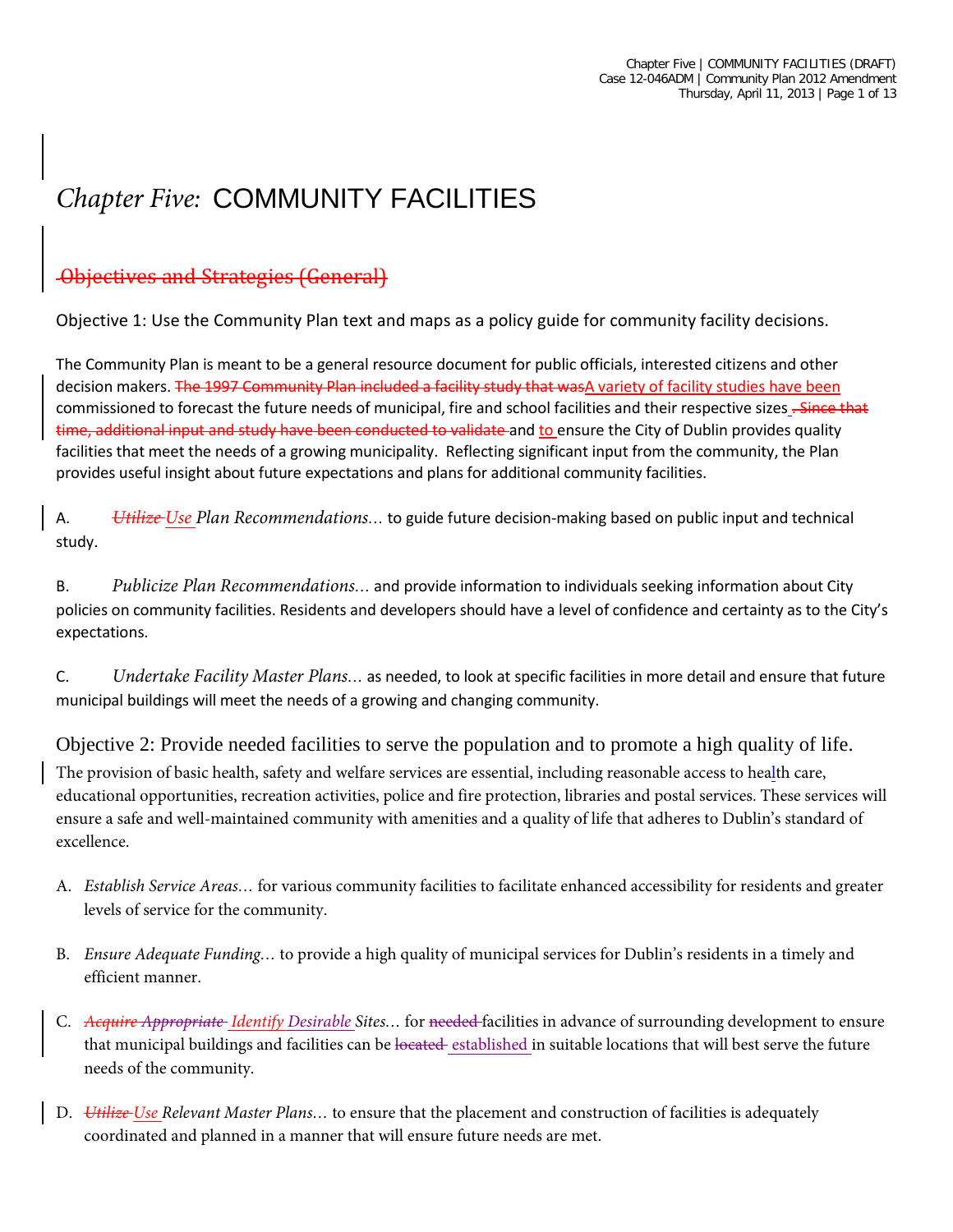- E. *Reevaluate Existing Facilities…* functionally and spatially to ensure that public facilities meet the intended need.
- F. *Acknowledge Population Changes…* and ensure that Dublin's facilities and programs reflect changing demographics and needs as the City's population ages.

Objective 3: Create community focal points within parks and community facilities.

Creating well-designed public places reinforces Dublin's sense of place. Civic spaces and buildings provide valuable, common locations for gathering and communication that help enhance a sense of identity and attachment to the community. Coordination with other agencies such as schools, libraries and post offices should be fostered to create an emphasis on the civic realm and the development of valued activity centers as civic focal points.

- A. *Identify Visible Locations…* throughout Dublin where important civic architecture, art and other focal points can be placed.
- B. *Conduct Facilities Master Planning…* to look at specific facilities in more detail and ensure that future parks and facilities will meet the needs of a growing and changing community.
- C. *Coordinate with Other Agencies…* to better understand location and service needs and how the City can cooperatively work with organizations and agencies to provide more efficient and improved service to Dublin's residents.
- D. *Create Quality Public Spaces…* throughout the community that are designed to facilitate congregation and conversation.
- E. *Establish a Land Acquisition Program…* to acquire community parks and other large open space areas in a costeffective manner by utilizing the Community Plan and other applicable plans to guide municipal purchases ahead of development pressure.
- FE. *Analyze Community Gathering Places…* to identify greater programming and activity opportunities in a manner that promotes enhanced usage of existing and future facilities.
- GF.*Adopt Followa the adopted Parks and Recreation Plan…* to ensure that appropriately integrateds community facilities into the City's park and open space system. Monitor applicable recommendations and associated implementation efforts and amend the plan as necessary.

Objective 4: Provide the focus for public uses and community facilities within logical, consolidated locations.

Public facilities must be designed and located to provide maximum availability and use for residents. When public buildings are not conveniently located and highly visible, residents may find it difficult to clearly identify and interact with government. Some existing Dublin facilities are not easily recognizable. The co-location of a variety of public uses can provide better service to the public and improve wayfinding to public uses. Community facilities should be consolidated where possible to foster convenient living, to minimize traffic congestion, to strengthen neighborhoods, and to create public gathering places.

A. *Carefully Site Civic Uses…* in prominent locations with easy access for the greatest number of residents. and that will provide sufficient acreage to develop consolidated public facilities.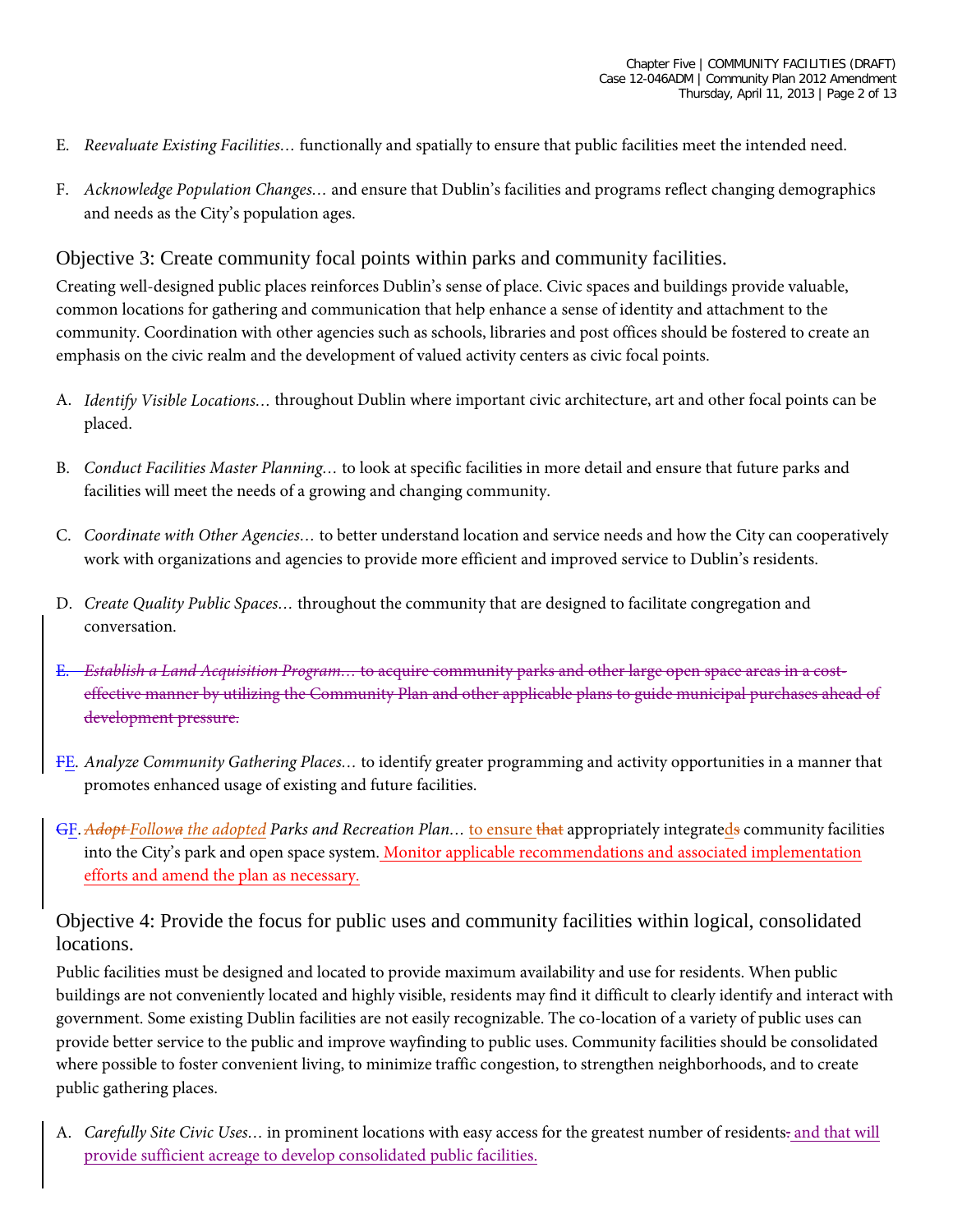- B. *Utilize Use Memorable Architecture…* to highlight and draw attention to public buildings and uses.
- C. *Consider Partnerships…* between organizations and affected agencies to co-locate public facilities in a manner that provides greater service, efficiency and access for the general public.
- D. *Incorporate Civic Uses…* into mixed use development in important locations to facilitate pedestrian traffic and to encourage private development and/or reinvestment in surrounding areas.
- E. *Encourage Land Acquisition…* in critical locations throughout Dublin that will provide the ability to develop consolidated public facilities.

#### Objective 5: Maintain and enhance a civic presence in Historic Dublin.

Traditional downtowns are often noted for a variety of civic uses that create the foundation of the business district. Civic uses often include post offices, city halls, libraries, public information sources and religious institutions, among others. While the Dublin Convention and Visitor's Bureau and the Dublin Chamber of Commerce are located within the Historic District, their relative locations provide little synergy; more prominent uses should be established within the District. Historic Dublin is an important element of the City's identity, and the incorporation of important civic uses can encourage greater pedestrian activity and economic vitality for the area. The implementation of civic uses and spaces should be considered as a valuable tool to encourage future development in concert with historic preservation efforts.

- A. *Establish a Desired Civic Presence…* for Historic Dublin that will provide future direction and clear expectations as a consistent planning tool for both the public and private sector.
- B. *Integrate Civic Spaces…* of various sizes throughout Historic Dublin that can meet a variety of programming needs, from formal public gathering places to informal open spaces.
- C. *Acquire Key ParcelsIdentify Key Locations…* necessary to provide for the integration of public uses within the Historic District in a more highly visible location for residents and visitors and in a manner that can facilitate economic development and visibility for residents and visitors. Explore opportunities for public-private partnerships and colocation of civic and commercial uses.
- D. *Increase Social Events…* and special activities to increase pedestrian activity and awareness of Historic Dublin as a community focal point.
- E. *Incorporate Prioritize and Implement Recommendations…* from the Historic Dublin Revitalization PlanBridge Street District Area Plan to integrate civic uses in the Historic Dublin area where opportunities arise.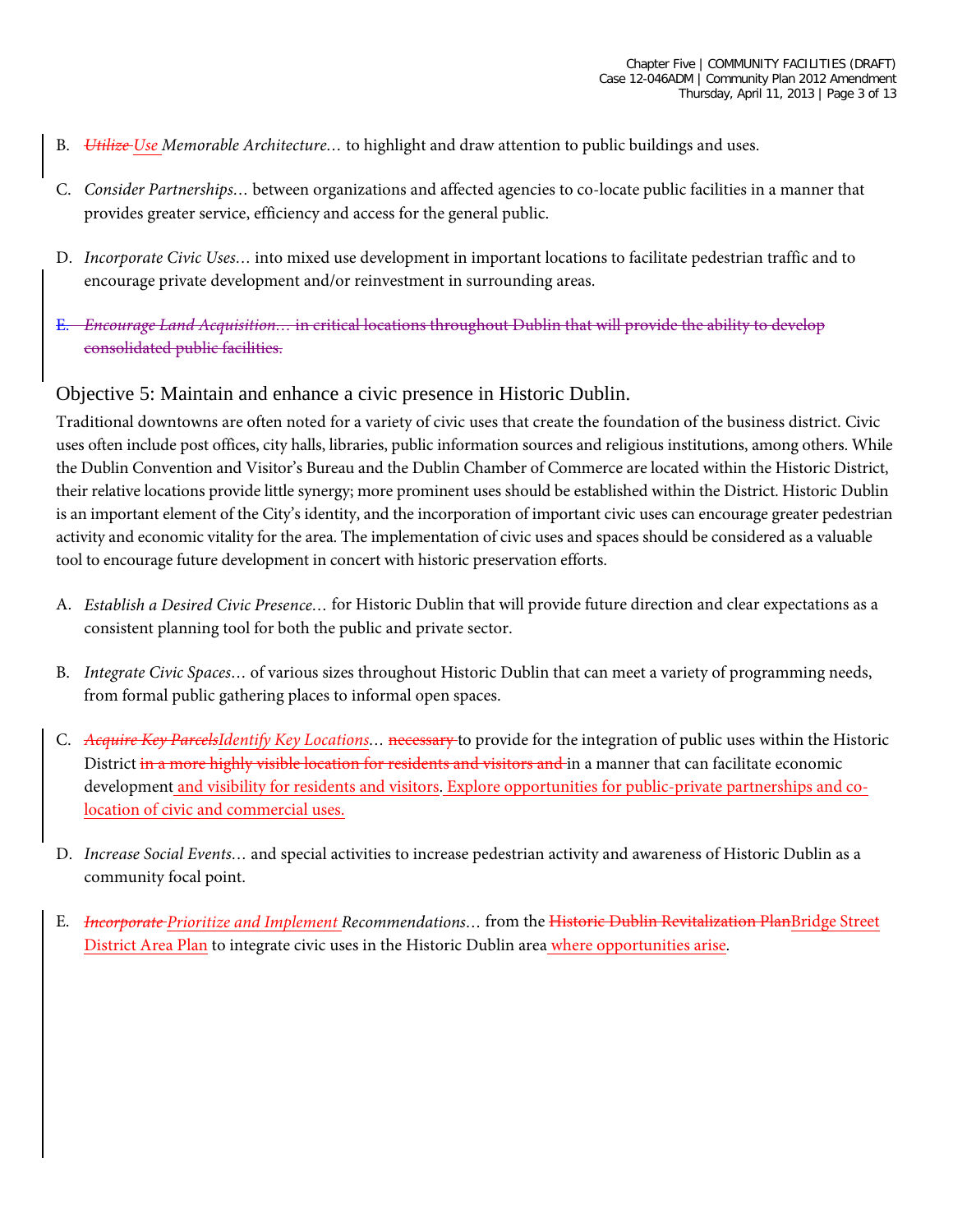## **Objectives and Strategies (Parks and Open Space)**

#### Objective  $\frac{1}{6}$ : Provide a variety of recreational and open space facilities for all residents.

Parks and recreation facilities within Dublin should serve all age groups and demographics within the City. Municipal facilities should provide amenities for all populations with differing abilities, from special needs to the average resident and the serious athlete. Throughout Dublin existing levels of service should be maintained for every facility and a sufficient mix of neighborhood, community and regional parks and open spaces should be included.

- A. *Provide a Balance…* of park spaces and natural areas to meet the recreational needs of Dublin's residents and ensure that all neighborhoods are within close proximity to both types of park spaces.
- B. *Establish Park Development Policies…* that include prioritization, funding and timing.
- C. *Require Parkland Dedication…* as part of future residential development that meets recreational and open space objectives appropriate to different areas of the city. Monitor the effectiveness of both residential and commercial open space requirements within the Bridge Street District zoning regulations to ensure the community's vision for urban open space sand greenway connections is successfully achieved.
- D. *Work with Surrounding Jurisdictions…* to secure important park and open space areas, particularly within key growth areas such those to the northwest and southwest. Cooperation should be utilized to link major parks and greenway corridors between jurisdictions for the regional benefit of all.
- E. *Emphasize Scioto River Access…* by extending existing open space corridors, maximizing access points and increasing pedestrian systems.
- F. *Provide Adequate Recreation Facilities…* to accommodate future needs of the community and its various demographic segments by implementing adopted parks and recreation master plans.
- G. *Implement Applicable Plans…* and studies that outline key park spaces and types of facilities, such as the *Parks and Recreation Master Plan*. and the adopted *2003 Coffman Park Expansion Plan*.
- H. *Update the Parks and Recreation Master Plan. . .* to incorporate urban open space types planned within the Bridge Street District and to provide additional guidance for key greenway connections and public open space locations.

#### Objective  $\frac{27}{12}$ : Provide clear connections to and through the open space/park system and other community facilities.

Open space is an important amenity to the Community, and providing functional and visual linkages between various neighborhood and community facilities should be emphasized. Improving connections through clearly linked bike paths and pedestrian trails, as well as through greenways and stream corridors is important for quality of life and pedestrian access. Rural and urban development should be linked from Dublin's core to areas along the periphery. Community facilities should be connected to reinforce a sense of community ownership and identity. Natural resources should also be adequately protected and integrated into the greenway system.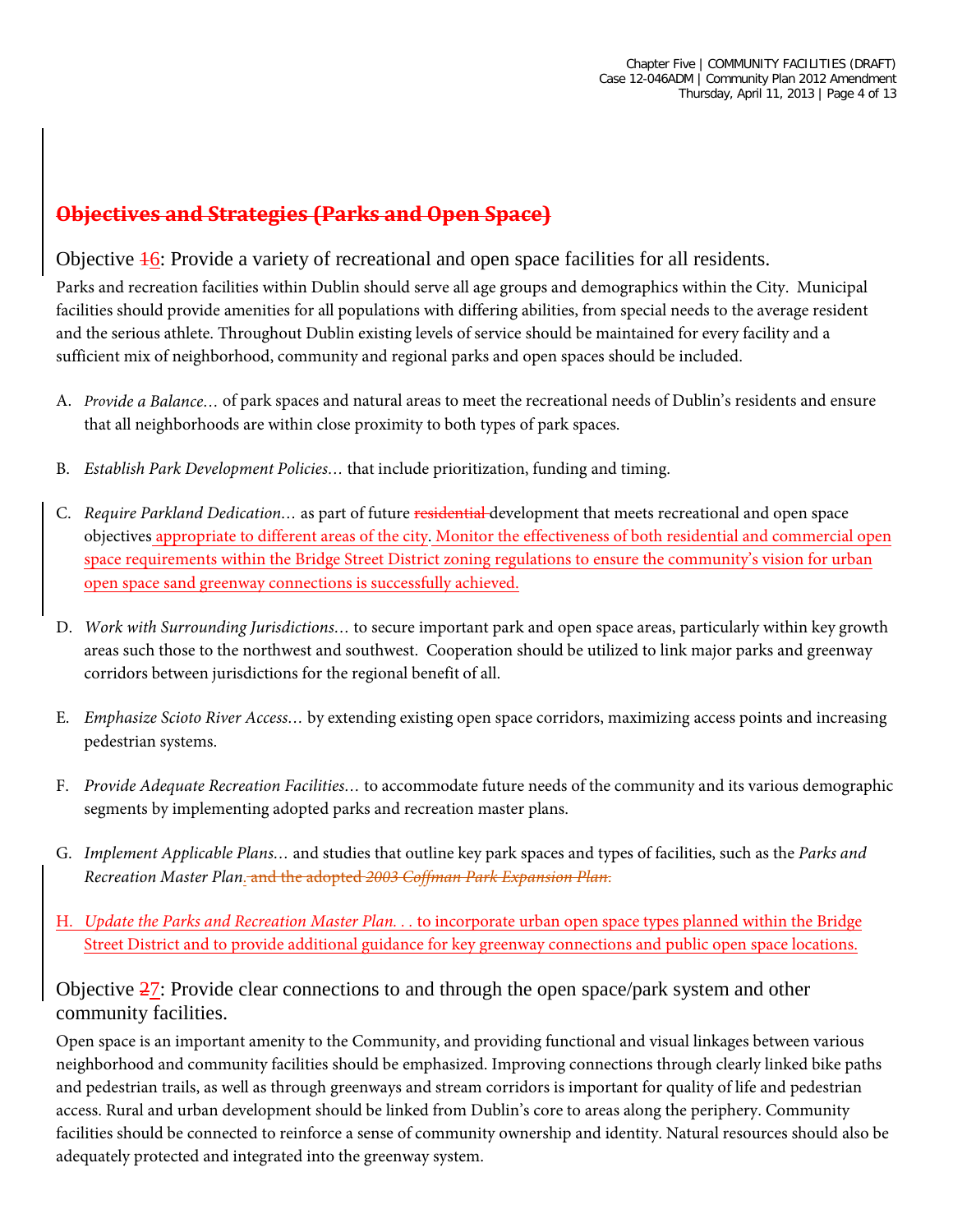- A. *Create Partnerships…* with other agencies such as the local school districts to improve access and to identify safe and logical connections between facilities for pedestrians.
- B. *Use Quality Design … and Ssite Pplanning…* to provide appropriate pedestrian and bike path linkages with surrounding neighborhoods for all new community facilities. Connections should be made to community and regional greenway systems.
- C. *Continue Education…* to provide information to the general public about existing path locations and facilities through the use of social media, print pieces maps and other public education outreach tools.
- D. *Adopt and Implement Programs…* such as annual sidewalk and bike path construction plans that will retrofit existing facilities and sites to provide key linkages and connections where needed.
- E. *Implement Applicable Plans…* and studies that have identified locations for key pedestrian and bicycle linkages, such as the *2003 Pedestrian Tunnel Study* and the *Parks and Recreation Master Plan, the Bikeway Plan and the Special Area Plans within the Community*.
- F. *Ensure Easy Access…* to pedestrian and open space systems for Dublin's corporate residents. The ability to provide such amenities is a significant quality of life factor for selecting Dublin as a city of choice for businesses and residents.

Objective 38: Consider Dublin's place within the larger context and strive for regional parkland and open space connectivity.

As Dublin continues to grow and surrounding areas become developed, the ability to manage the park and open space systems within a larger context will become increasingly important. Connecting to a much larger system can provide substantial benefits and amenities to Dublin's residents. Creating opportunities for pedestrians to travel through the City and beyond will require careful planning for Dublin and surrounding jurisdictions. Access along the Hayden Run corridor, future connections to the Heritage Trail, and improved access to the Glacier Ridge Metro Park, and connections to Preservation Parks system to the north are just a few key examples.

- A. *Continue Cooperative Efforts…* with other jurisdictions and organizations to coordinate development and to provide open space connectivity across municipal boundaries for the benefit of all.
- B. *Utilize the Dublin Community Plan…* as a general policy guide for open space provision, connectivity and facility provision as part of the development process.
- C. *Implement a Detailed Master PlanIdentify Key Locations…* for parks and recreational facilities that will identify key also serve as greenway connections, and park locations to augment the *Dublin Community Plan* and other applicable plans.contributing to the regional open space network and benefiting the broader community.
- D. *Utilize the Development Process…* to ensure that identified park, pedestrian and greenway corridors and connections are implemented in conjunction with development.
- E. *Encourage Conservation Design…* and other similar planning techniques to cluster homes on smaller lots and to maximize public open space, as well as to provide for greater regional connectivity between neighborhoods and jurisdictions.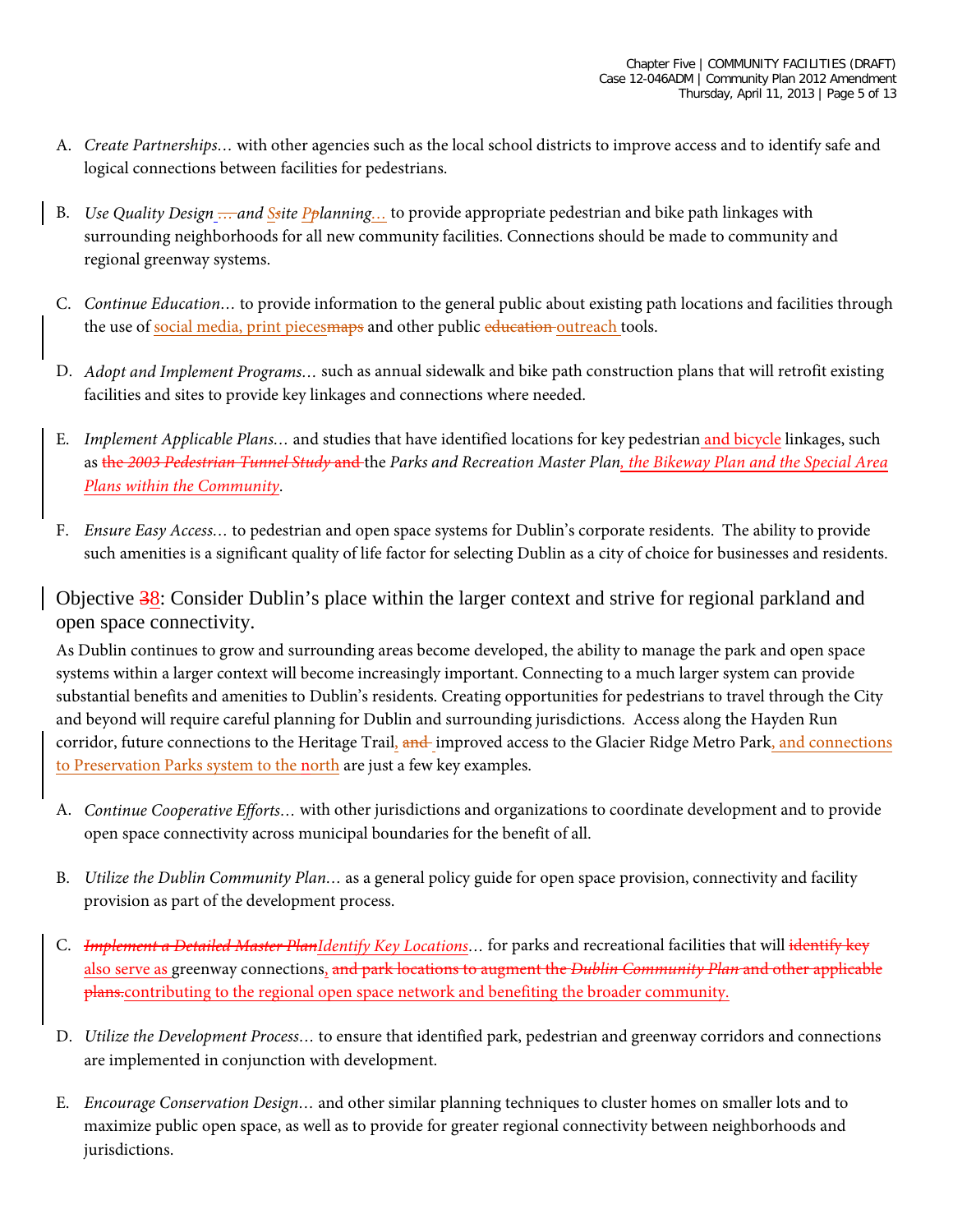- F. *Target Critical Locations…* for park acquisition where the provision of key open space locations will provide significant benefit to the larger community and regional network.
- GF.*Consider Additional Parkland AcquisitionExplore Additional Opportunities…* to augment the Glacier Ridge Metro Park with open space buffers and shared use path connections as part of the site design process for development on remaining vacant land adjacent to the park. <del>, reduce future costs for schools and infrastructure, increase green buffers</del> along Dublin's periphery and enhance natural amenities within the area.

#### **Objectives and Strategies(Municipal Facilities)**

Objective 19: Provide a primary point of government contact for the public.

Public services must be provided to Dublin's residents in an efficient and effective manner. Projected population increases and expected economic growth will affect government staffing needs and the amount of space necessary to provide expected levels of service. As a major contributor to the quality of life, Dublin's municipal government offices should be convenient and accessible while utilizing space and carrying out service functions efficiently.

- A. *Use Space Effectively…* to provide the greatest level of service from existing and future public facilities, including the combination of multiple services in one area to provide the most convenient public access and greatest benefit.
- B. *Consolidate Government Offices…* to provide the highest level of efficiency in a manner that promotes free-flowing access to government services for all residents, businesses and visitors. Improved locations and functional relationships between departments can enhance service.
- C. *Determine and Maintain a Policy Course…* that clearly establishes where and how major public buildings will be located, constructed and designed to provide the greatest benefit to the community as a whole.
- D. *Use Flexible Architecture…* that can be modified over time in a manner that can meet the changing needs of the City and its residents.
- E. *Acquire Identify Desirable SitesNecessary Land…* for facilities in advance of surrounding development to ensure that municipal buildings and facilities can be established in suitable locations that will best serve the future needs of the community. to provide for a broad range of community activities, to consolidate services and to provide for future needs.

Objective 210: Maintain current high levels of service to the population commensurate with available revenues and other fiscal responsibilities.

As Dublin continues to develop, the City must be fiscally responsive to residents, while providing the high quality services that have become a Dublin tradition. In order to provide the best, a balance must be struck between the services provided and the income that is generated to support the desired level of quality.

A. *Adopt Financing Plans…* for community facilities that will accomplish the construction of future municipal facilities in a timely and efficient manner.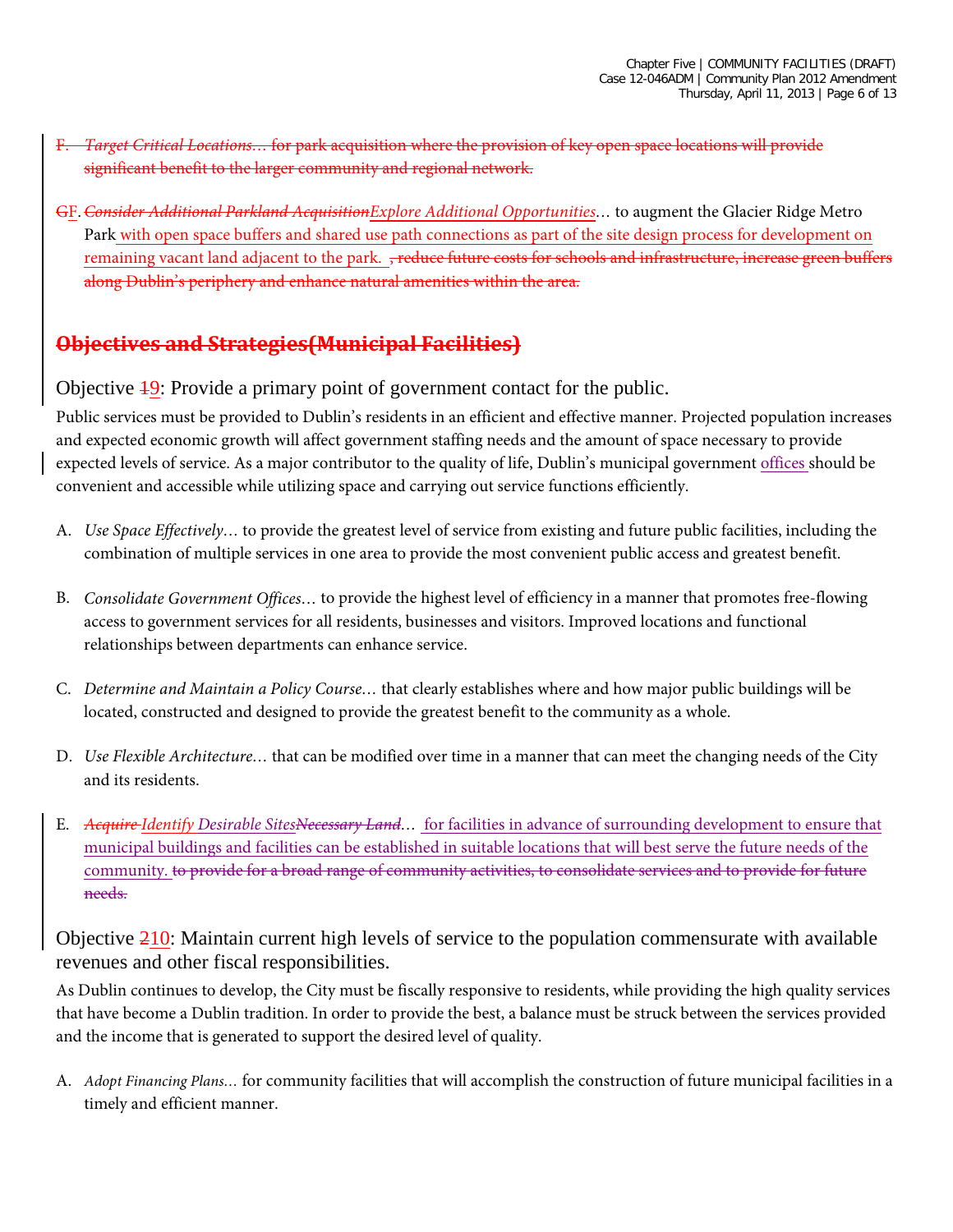- B. *Implement Economic Development Practices…* and tools that will maintain Dublin's competitive edge in the region, the nation and the world in order to maintain a suitable corporate tax base that will provide for an expected level of service.
- C. *Assist* Support Local *Institutions Schools*... and other eCommunity organizations Organizations... such as the school and library districts in a fiscally responsive responsible manner to ensure that Dublin maintains first-rate school systems, and educational servicesfacilities and other services for residents. Opportunities to implement shared service agreements and to develop consolidated facilities should be explored.
- D. *Consider Private Markets…* that can be used to complement or supplement municipal services and facilities in a costeffective manner.

E. *Acquire Future Sites…* for government services ahead of development pressure to ensure efficient use of public dollars.

F. *Establish Annexation Policies…* that will adequately address the effects of changes to Ohio annexation law in a manner that provides for sound fiscal practices, quality development and efficient services for all current and future Dublin residents.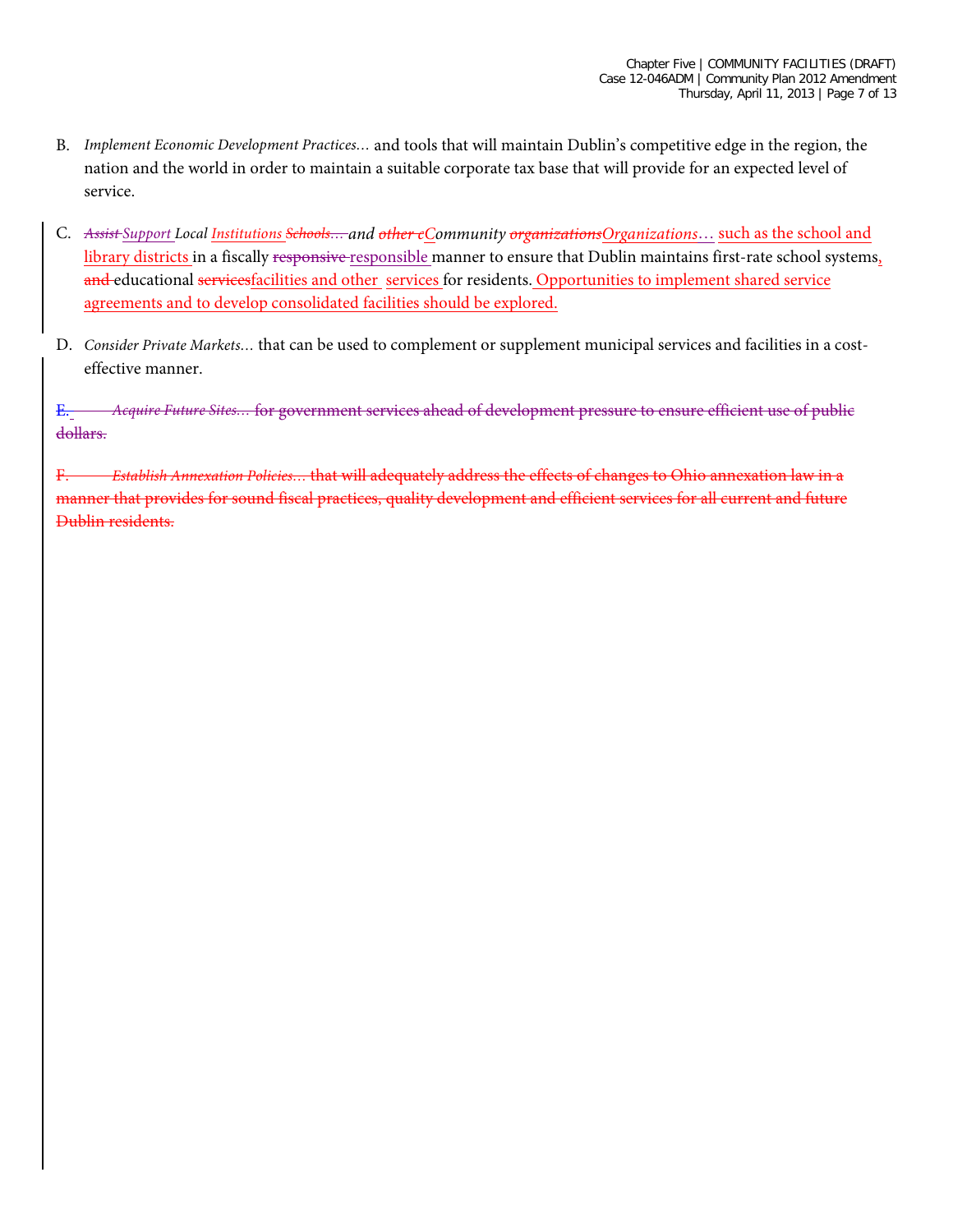## **Objectives and Strategies (Schools)**

Objective 111: Assist school officials to facilitate services to educate the population and foster a sense of community.

Approximately 83 percent of Dublin's current land area is located within the Dublin City School District. Although the District is the major provider of school services, much of Dublin's future growth areas lie outside the Dublin City School District boundaries. As the population grows, the City's role will be to promote and foster efficiency for all public facilities and services. The Community Plan seeks to achieve common goals, encourage shared use of facilities, promote costefficiencies, increase joint programming and ensure consistent levels of service and ease of administration.

- A. *Educate the Public…* about municipal and school district boundaries and the different responsibilities of both public entities.
- B. *Assist School Officials…* in the location and placement of new school facilities in neighborhoods to foster a strong sense of community, provide an appropriate blend of land uses and develop a shared use of community facilities.
- C. *Continue Neighborhood Efforts…* to work with affected school officials to locate new facilities within neighborhoods, as part of focal points and combined with other community facilities.
- D. *Foster Interaction…* between the Boards of Education and City Council, as well as between school districts in an effort to encourage greater dialogue and cooperation.

Objective  $\frac{212}{1}$ : Provide excellence in the public education system to support the high quality of life for residents.

Both the Dublin City School District and Hilliard City School District are building excellent public school systems. A firstrate education system is a hallmark of any community's quality of life and serves as a key component to support the City's economy. Schools play an important role in attracting successful businesses, which in turn generate revenues to fund the high quality services.

A. *Provide Municipal Support…* for a well-funded and stable public education system.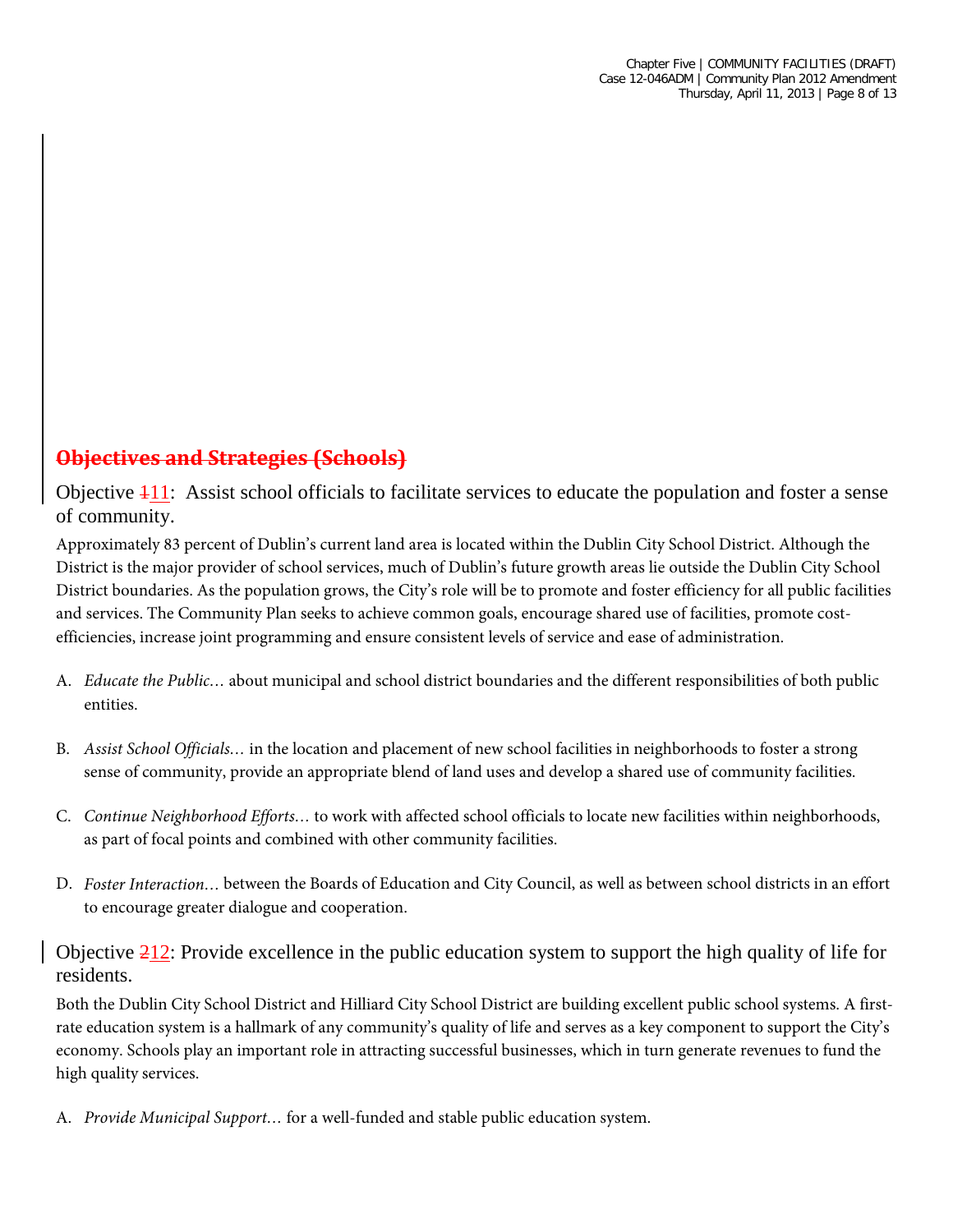- B. *Use Education as a Key Economic Development Tool.*.. to educate businesses about Dublin's first-rate school systems and attract additional economic activity to the City.
- C. *Encourage School Partnerships…* between districts and the business community to take advantage of unique opportunities for education and training.
- D. *Promote Technology-Based Education*... as an integral part of development efforts in the Central Ohio Innovation CenterDublin's business neighborhoods to create a synergy between business and area institutions, including public high schools.

#### **Objectives and Strategies(Libraries)**

Objective 113: Ensure that the Dublin Library will meet the future needs of a growing and changing population.

As Dublin's population grows, planning is essential to maintain quality services for residents. The current location in Historic Dublin provides a very scenic atmosphere, but is very removed from the remainder of the District. While the current facility could be expanded, future opportunities are present to facilitate a highly visible and accessible location that emphasizes the Dublin Library as an important civic institution. Opportunity is available for the City and library representatives to work cooperatively to create the foundation for a library that will serve Dublin far into the future.

- A. *Determine a Preferred Site…* for a future library facility that will provide greater visibility and access as an important civic use in the community.
- B. *Work Cooperatively…* with the library district to coordinate plans and efforts to better serve the Dublin community in the future.
- C. *Consider Cooperative Partnerships…* between municipalities, and the library district and other strategic partners as a means to enhance service to area residentsDublin residents. , particularly in outlying areas such as the Southwest Area.Explore opportunities to co-locate other civic and institutional uses with new library facilities.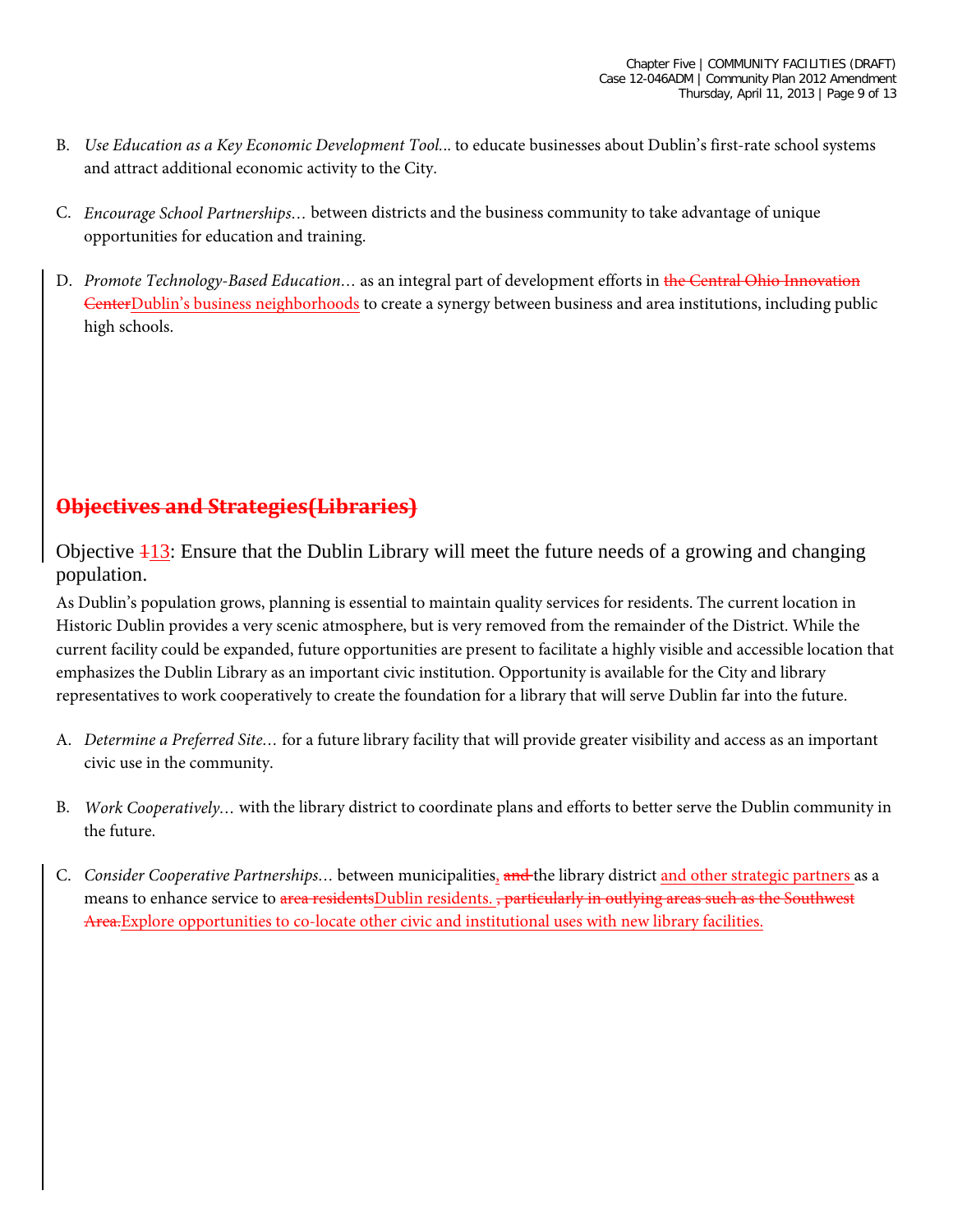## **Objectives and Strategies(Postal Services)**

Objective 114: Establish greater dialogue between the U.S. Postal Service and City officials to improve customer service.

Mail delivery is often a fact of life that is taken for granted, but its role as a detail in the development process is very important. Integration into the development process is necessary to ensure that the expectations and regulations of the USPS coincide with the City's design expectations for new development. In particular, mixed use projects that encourage traditional streetscapes, on-street parking and walkable environments may conflict with suburban delivery patterns and expectations. Maintaining and enhancing the level of service to Dublin residents is also important as a quality of life factor.

- A. *Encourage Flexible Delivery…* for postal service that complements walkable, pedestrian-oriented development and better serves a broad range of housing types and streetscapes that encourage on-street parking.
- B. *Foster Clear Standards…* for the type, placement and design application of mailboxes that are mutually agreed upon by the U.S. Postal Service and City to better facilitate the development process and approval of new residential projects.
- C. *Augment Postal Services…* such as drop boxes throughout Dublin to provide for greater flexibility and service to Dublin's residents.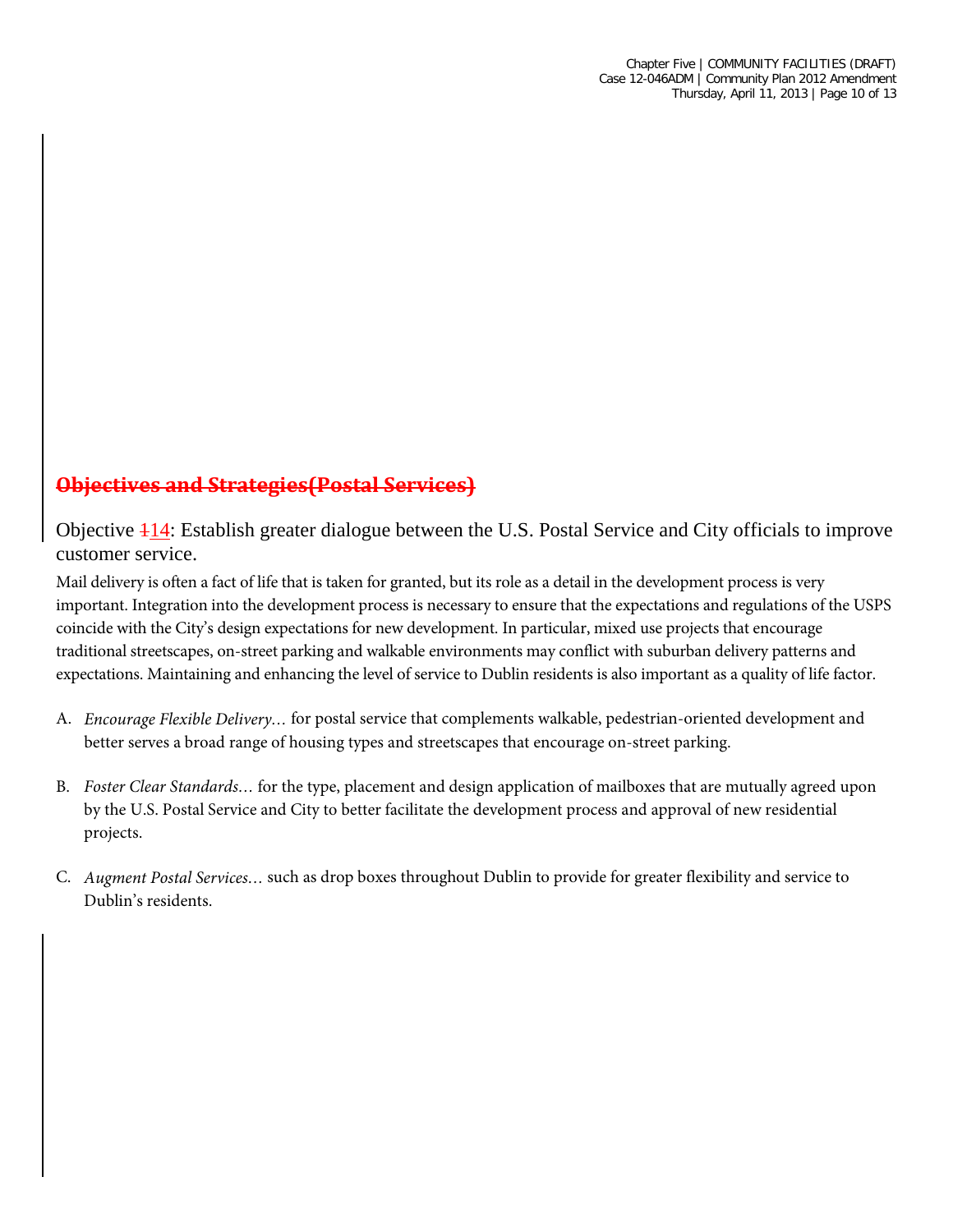## **Objectives And Strategies(Cemeteries)**

Objective 115: Explore options for the provision of cemeteries as a valued public service for Dublin's residents.

Typically, cemetery services are provided to the public through the private sector and religious institutions. The City of Dublin has the unique opportunity to provide this service with the Dublin Cemetery, to residents that hold title to burial plots in the Dublin Cemetery.which is nearing capacity. The City city has considered acquiring additional property along Monterey Drive to potentially expand this use. While the expansion of the existing Dublin Cemetery is an option, available land is limited and the land cost in this area mayarea is be too high to recover capital costsobtain significant return on this investment. Given the commercial frontage along Bridge Street and Dublin's future needs for additional cemetery space, alternative locations and resources should be explored. Now that all currently surveyed burial plots in the Dublin Cemetery are sold, the city should encourage private and/or religious sectors to create and manage a new cemetery within the city limits.

- A. *Consider New Cemetery Locations on Private Property…* for potential land acquisition to address the longer-term needs of Dublin residents.
- B. *Explore Alternative Management Options…* within the private sector and religious institutions to provide alternative resources and cemetery operations.
- C. *Consider Burial Alternatives…* to traditional burials, such as columbariumscolumbaria or vaults in an effort to maximize public land and resources.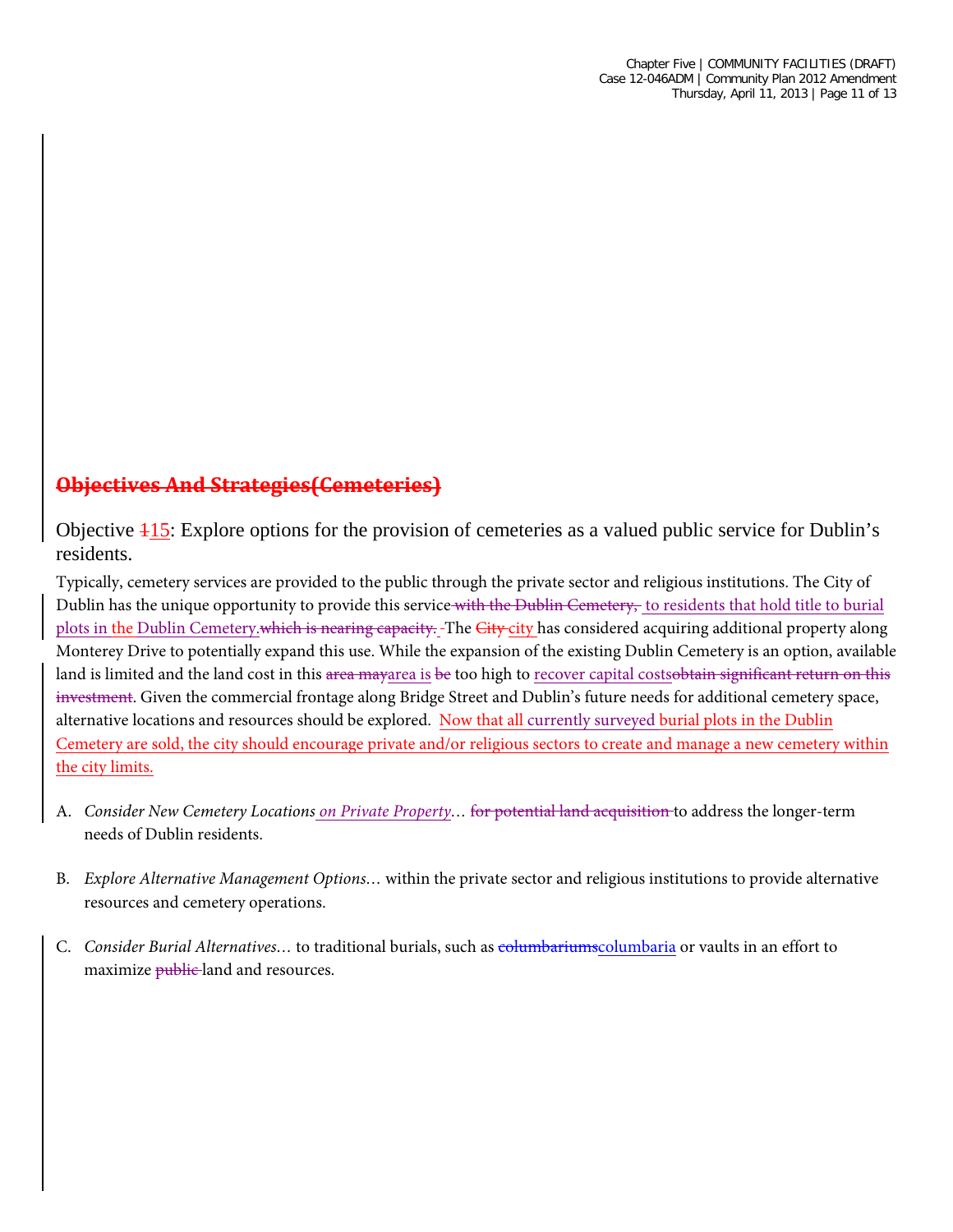## **Objectives and Strategies(Health and Human-Related Services)**

Objective 116: Encourage greater visibility for organizations providing valuable services to the community and support maximization of service and efficiency.

Dublin residents have a wealth of organizations and services available to improve their daily lives, and the ability to increase awareness of these services is important to foster a positive image for the community. As Dublin's population grows and changes, the City should work cooperatively to enhance the visibility of all its important civic and healthrelated organizations and institutions.

- A. *Enhance Wayfinding…* to medical treatment centers and urgent care facilities in a manner that will provide for the safe and consistent treatment of all Dublin residents and visitors.
- B. *Consider Nature Education…* as an important educational and environmental endeavor for the City. Evaluate the potential for a future nature education center to provide a forum for City- and OWS-sponsored programming and education for Dublin residents, and encourage joint programming with area schools and Metro Parks.
- C. *Find a Prominent Location…* for the Dublin Historical Society that will showcase the history of Dublin and provide greater access and visibility to the general public and visitors.
- DB.*Support Membership Efforts…* for local organizations to ensure the consistency and sustainability of programs and services to Dublin residents.
- EC. *Foster Better Communication…* between Dublin's various organizations and the general public to enhance awareness and utilization of available services.
- FD.*Encourage Coordinated Programming…* and activities between various organizations to prevent overlap and duplication of services.